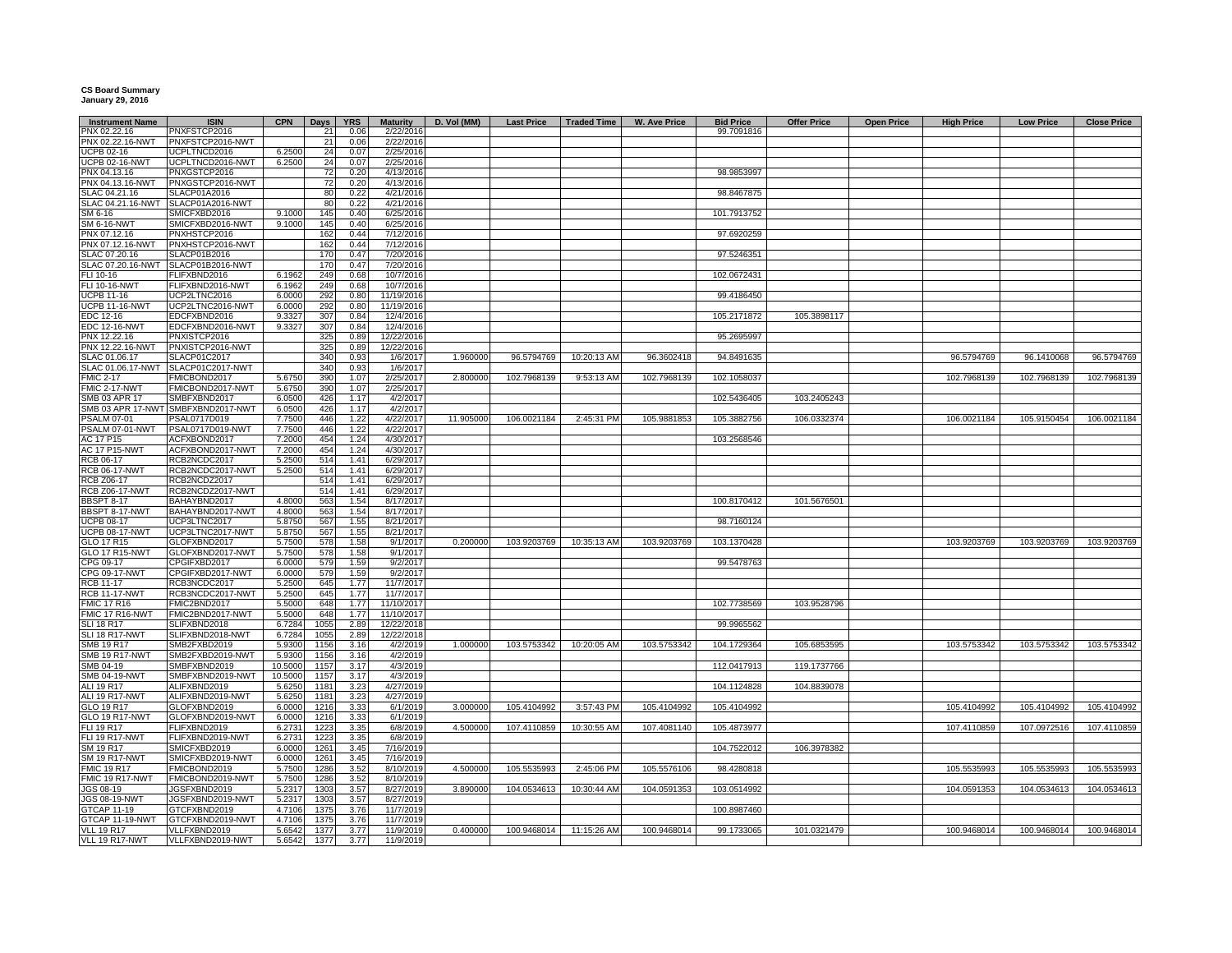| <b>Instrument Name</b>                  | <b>ISIN</b>                      | <b>CPN</b>       | Days         | <b>YRS</b>    | <b>Maturity</b>        | D. Vol (MM) | <b>Last Price</b> | <b>Traded Time</b> | <b>W. Ave Price</b> | <b>Bid Price</b> | <b>Offer Price</b> | <b>Open Price</b> | <b>High Price</b> | <b>Low Price</b> | <b>Close Price</b> |
|-----------------------------------------|----------------------------------|------------------|--------------|---------------|------------------------|-------------|-------------------|--------------------|---------------------|------------------|--------------------|-------------------|-------------------|------------------|--------------------|
| AC 19 R16                               | ACFXBOND2019                     | 5.4500           | 1391         | 3.81          | 11/23/2019             | 0.200000    | 105.1006823       | 10:34:19 AM        | 105.1006823         | 104.2003122      |                    |                   | 105.1006823       | 105.1006823      | 105.1006823        |
| AC 19 R16-NWT                           | ACFXBOND2019-NWT                 | 5.4500           | 1391         | 3.81          | 11/23/2019             |             |                   |                    |                     |                  |                    |                   |                   |                  |                    |
| GTCAP 20 R17<br><b>GTCAP 20 R17-NWT</b> | GTCFXBND2020<br>GTCFXBND2020-NWT | 4.8371<br>4.8371 | 1487<br>1487 | 4.07<br>4.07  | 2/27/2020<br>2/27/2020 |             |                   |                    |                     | 99.0371986       | 103.1300757        |                   |                   |                  |                    |
| SMPH 03-20                              | SMPHFXBD2020                     | 5.1000           | 1490         | 4.08          | 3/1/2020               | 5.000000    | 103.9320291       | 11:05:48 AM        | 103.9320291         | 101.8501010      |                    |                   | 103.9320291       | 103.9320291      | 103.9320291        |
| SMPH 03-20-NWT                          | SMPHFXBD2020-NWT                 | 5.1000           | 1490         | 4.08          | 3/1/2020               |             |                   |                    |                     |                  |                    |                   |                   |                  |                    |
| CPG 20 R18                              | CPGIFXBD2020                     | 6.6878           | 1491         | 4.08          | 3/2/2020               | 3.000000    | 105.0662002       | 11:30:02 AM        | 105.0662002         | 99.7763314       | 105.0662002        |                   | 105.0662002       | 105.0662002      | 105.0662002        |
| CPG 20 R18-NWT                          | CPGIFXBD2020-NWT                 | 6.6878           | 1491         | 4.08          | 3/2/2020               |             |                   |                    |                     |                  |                    |                   |                   |                  |                    |
| MBT 04-20                               | MBTLTNCD2020                     | 4.0000           | 1544         | $4.2^{\circ}$ | 4/24/2020              |             |                   |                    |                     |                  |                    |                   |                   |                  |                    |
| EDC 20 R18<br>EDC 20 R18-NWT            | EDCFXBND2020<br>EDCFXBND2020-NWT | 4.1583<br>4.1583 | 1553         | 4.25<br>425   | 5/3/2020<br>5/3/2020   | 1.000000    | 100.4140081       | 2:44:01 PM         | 100.4142613         | 97.9264976       | 100.6086826        |                   | 100.4140081       | 100.4140081      | 100.4140081        |
| PNB 06-20                               | PNBLTNCD2020                     | 4.1250           | 1553<br>1593 | 4.36          | 6/12/2020              |             |                   |                    |                     |                  |                    |                   |                   |                  |                    |
| <b>RCB 06-20</b>                        | RCBLTNCD2020                     | 4.1250           | 1600         | 4.38          | 6/19/2020              |             |                   |                    |                     |                  |                    |                   |                   |                  |                    |
| <b>GLO 20 R18</b>                       | GLOFXBND2020                     | 4.8875           | 1628         | 4.46          | 7/17/2020              | 6.700000    | 103.6088351       | 11:56:52 AM        | 103.5964772         | 101.9640141      |                    |                   | 103.6088351       | 103.1948464      | 103.6088351        |
| GLO 20 R18-NWT                          | GLOFXBND2020-NWT                 | 4.8875           | 1628         | 4 46          | 7/17/2020              |             |                   |                    |                     |                  |                    |                   |                   |                  |                    |
| <b>SLTC 20 R18</b>                      | SLTCFXBD2020                     | 4.9925           | 1664         | 4.56          | 8/22/2020              |             |                   |                    |                     | 96.9798393       |                    |                   |                   |                  |                    |
| SLTC 20 R18-NWT<br>BDO 10-20            | SLTCFXBD2020-NWT<br>BDO2LTNC2020 | 4.9925<br>3.7500 | 1664<br>1709 | 4.56<br>4.68  | 8/22/2020<br>10/6/2020 |             |                   |                    |                     |                  |                    |                   |                   |                  |                    |
| ALI 20 R19                              | ALIFXBND2020                     | 4.6250           | 1713         | 4.69          | 10/10/2020             | 0.200000    | 102.2145909       | 10:33:17 AM        | 102.2145909         | 100.9385198      |                    |                   | 102.2145909       | 102.2145909      | 102.2145909        |
| ALI 20 R19-NWT                          | ALIFXBND2020-NWT                 | 4.6250           | 1713         | 4.69          | 10/10/2020             |             |                   |                    |                     |                  |                    |                   |                   |                  |                    |
| <b>HOUSE 10-20</b>                      | HOUSEFBD2020                     | 6.2080           | 1719         | 4.7'          | 10/16/2020             | 1.00000     | 102.9178322       | 11:00:40 AM        | 102.9178322         | 99.4243087       | 102.9178322        |                   | 102.9178322       | 102.9178322      | 102.9178322        |
| HOUSE 10-20-NWT                         | HOUSEFBD2020-NWT                 | 6.2080           | 1719         | 4.71          | 10/16/2020             |             |                   |                    |                     |                  |                    |                   |                   |                  |                    |
| <b>EV 11-20</b>                         | AEV2FXBD2020                     | 4.4722           | 1740         | 4.76          | 11/6/2020              | 0.200000    | 101.6029739       | 10:33:28 AM        | 101.6029739         | 100.9533845      |                    |                   | 101.6029739       | 101.6029739      | 101.6029739        |
| <b>EV 11-20-NWT</b><br><b>LI 20 R19</b> | AEV2FXBD2020-NWT<br>FLIFXBND2020 | 4.4722<br>4.8562 | 1740<br>1742 | 4.76<br>4.77  | 11/6/2020<br>11/8/2020 |             |                   |                    |                     | 100.6634098      | 103.2603727        |                   |                   |                  |                    |
| LI 20 R19-NWT                           | FLIFXBND2020-NWT                 | 4.8562           | 1742         | 4.77          | 11/8/2020              |             |                   |                    |                     |                  |                    |                   |                   |                  |                    |
| <b>IEV 20 R19</b>                       | AEVFXBND2020                     | 4.4125           | 1755         | 4.80          | 11/21/2020             | 1.000000    | 101.5740108       | 3:32:44 PM         | 101.5748014         | 100.7019524      |                    |                   | 101.5740108       | 101.5740108      | 101.5740108        |
| <b>IEV 20 R19-NWT</b>                   | AEVFXBND2020-NWT                 | 4.4125           | 1755         | 4.80          | 11/21/2020             |             |                   |                    |                     |                  |                    |                   |                   |                  |                    |
| MER 20 P19                              | MERFXBND2020                     | 4.3750           | 1776         | 4.86          | 12/12/2020             | 0.200000    | 101.2056774       | 10:33:46 AM        | 101.2056774         | 99.4551616       |                    |                   | 101.2056774       | 101.2056774      | 101.2056774        |
| <b>JER 20 P19-NWT</b>                   | MERFXBND2020-NWT                 | 4.3750           | 1776         | 4.86          | 12/12/2020             |             |                   |                    |                     |                  |                    |                   |                   |                  |                    |
| <b>FEL 21 R19</b><br>FEL 21 R19-NWT     | TELFXBND2021<br>TELFXBND2021-NWT | 5.2250<br>5.2250 | 1832<br>1832 | 5.02<br>5.02  | 2/6/2021<br>2/6/2021   | 2.500000    | 102.3325984       | 3:59:17 PM         | 102.3325984         | 102.3325984      |                    |                   | 102.3325984       | 102.3325984      | 102.3325984        |
| <b>\BS 21 R19</b>                       | ABSFXBND2021                     | 5.3350           | 1836         | 5.03          | 2/10/2021              |             |                   |                    |                     | 100.5928402      | 104.1939897        |                   |                   |                  |                    |
| ABS 21 R19-NWT                          | ABSFXBND2021-NWT                 | 5.3350           | 1836         | 5.03          | 2/10/2021              |             |                   |                    |                     |                  |                    |                   |                   |                  |                    |
| ROCK 21 R19                             | ROCKFXBD2021                     | 5.0932           | 1841         | 5.04          | 2/15/2021              |             |                   |                    |                     | 99.5281650       | 102.6601608        |                   |                   |                  |                    |
| ROCK 21 R19-NWT                         | ROCKFXBD2021-NWT                 | 5.0932           | 1841         | 5.04          | 2/15/2021              |             |                   |                    |                     |                  |                    |                   |                   |                  |                    |
| SMPH 02-21                              | SMPH2FBD2021                     | 4.5095           | 1851         | 5.07          | 2/25/2021              | 69.400000   | 100.3804404       | 3:49:42 PM         | 100.2735953         | 99.9987631       | 100.9480585        |                   | 100.4932586       | 100.1092190      | 100.3804404        |
| SMPH 02-21-NWT                          | SMPH2FBD2021-NWT                 | 4.5095<br>5.2442 | 1851         | 5.07<br>5.07  | 2/25/2021              |             |                   |                    |                     |                  |                    |                   |                   |                  |                    |
| IGS 21 R19<br>JGS 21 R19-NWT            | JGSFXBND2021<br>JGSFXBND2021-NWT | 5.2442           | 1853<br>1853 | 5.07          | 2/27/2021<br>2/27/2021 |             |                   |                    |                     | 102.7674850      |                    |                   |                   |                  |                    |
| SLI 21 R18                              | SLIFXBND2021                     | 6.7150           | 1876         | 5.14          | 3/22/2021              |             |                   |                    |                     | 99.9965699       |                    |                   |                   |                  |                    |
| SLI 21 R18-NWT                          | SLIFXBND2021-NWT                 | 6.7150           | 1876         | 5.14          | 3/22/2021              |             |                   |                    |                     |                  |                    |                   |                   |                  |                    |
| MNTC 21 R19                             | MNTCFXBD2021                     | 5.0700           | 1885         | 5.16          | 3/31/2021              | 10.000000   | 102.6118137       | 10:32:03 AM        | 102.6118137         | 102.1477378      |                    |                   | 102.6118137       | 102.6118137      | 102.6118137        |
| <b>MNTC 21 R19-NWT</b>                  | MNTCFXBD2021-NWT                 | 5.0700           | 1885         | 5.16          | 3/31/2021              |             |                   |                    |                     |                  |                    |                   |                   |                  |                    |
| SMB 21 R19<br><b>SMB 21 R19-NWT</b>     | SMBFXBND2021<br>SMBFXBND2021-NWT | 5.5000<br>5.5000 | 1887<br>1887 | 5.17<br>5.17  | 4/2/2021<br>4/2/2021   |             |                   |                    |                     | 102.7034756      | 105.0301762        |                   |                   |                  |                    |
| BP 04-21                                | BPLTNCD2021                      | 3.7500           | 1894         | 5.19          | 4/9/2021               |             |                   |                    |                     |                  |                    |                   |                   |                  |                    |
| <b>VLL 21 R19</b>                       | VLLFXBND2021                     | 5.9437           | 1924         | 5.27          | 5/9/2021               |             |                   |                    |                     | 98.6322722       |                    |                   |                   |                  |                    |
| /LL 21 R19-NWT                          | VLLFXBND2021-NWT                 | 5.9437           | 1924         | 5.27          | 5/9/2021               |             |                   |                    |                     |                  |                    |                   |                   |                  |                    |
| AC 05-21                                | ACFXBOND2021                     | 6.8000           | 1927         | 5.28          | 5/12/2021              | 2.000000    | 111.2424941       | 11:38:50 AM        | 111.2528591         | 111.7527390      | 113.2680152        |                   | 111.2424941       | 111.2424941      | 111.2424941        |
| <b>\C 05-21-NWT</b><br>SM 21 R19        | ACFXBOND2021-NWT<br>SMICFXBD2021 | 6.8000<br>5.2958 | 1927<br>1934 | 5.28          | 5/12/2021<br>5/19/2021 |             |                   |                    |                     | 103.2326167      |                    |                   |                   |                  |                    |
| SM 21 R19-NWT                           | SMICFXBD2021-NWT                 | 5.2958           | 1934         | 5.30<br>5.30  | 5/19/2021              |             |                   |                    |                     |                  |                    |                   |                   |                  |                    |
| CHI 21 R19                              | HIFXBND2021                      | 5.3200           | 1952         | 5.34          | 6/6/2021               |             |                   |                    |                     | 96.9200647       |                    |                   |                   |                  |                    |
| CHI 21 R19-NWT                          | HIFXBND2021-NWT                  | 5.3200           | 1952         | 5.34          | 6/6/2021               |             |                   |                    |                     |                  |                    |                   |                   |                  |                    |
| <b>GTCAP 21 R19</b>                     | GTCFXBND2021                     | 5.1965           | 2014         | 5.51          | 8/7/2021               |             |                   |                    |                     | 102.6452818      |                    |                   |                   |                  |                    |
| <b>STCAP 21 R19-NWT</b>                 | STCFXBND2021-NWT                 | 5.1965           | 2014         | 5.51          | 8/7/2021               |             |                   |                    |                     |                  |                    |                   |                   |                  |                    |
| SMPH 21 R19<br>SMPH 21 R19-NWT          | SMPHFXBD2021                     | 5.2006           | 2039         | 5.58          | 9/1/2021<br>9/1/2021   |             |                   |                    |                     | 102.1967905      |                    |                   |                   |                  |                    |
| CPG 21 R20                              | MPHFXBD2021-NWT<br>PGIFXBD2021   | 5.2006<br>6.9758 | 2039<br>2040 | 5.58<br>5.59  | 9/2/2021               |             |                   |                    |                     | 99.8854868       |                    |                   |                   |                  |                    |
| CPG 21 R20-NWT                          | CPGIFXBD2021-NWT                 | 6.9758           | 2040         | 5.59          | 9/2/2021               |             |                   |                    |                     |                  |                    |                   |                   |                  |                    |
| AP 21 R19                               | APCFXBND2021                     | 5.2050           | 2048         | 5.61          | 9/10/2021              |             |                   |                    |                     | 102.7241652      |                    |                   |                   |                  |                    |
| AP 21 R19-NWT                           | APCFXBND2021-NWT                 | 5.2050           | 2048         | 5.61          | 9/10/2021              |             |                   |                    |                     |                  |                    |                   |                   |                  |                    |
| MBT 11-21                               | <b>MBTLTNCD2021</b>              | 4.2500           | 2120         | 5.80          | 11/21/2021             |             |                   |                    |                     |                  |                    |                   |                   |                  |                    |
| <b>LI 21 R20</b><br>FLI 21 R20-NWT      | FLIFXBND2021<br>FLIFXBND2021-NWT | 5.4000<br>5.4000 | 2133         | 5.84          | 12/4/2021<br>12/4/2021 | 5.000000    | 103.8139609       | 3:57:11 PM         | 103.8155181         | 102.5247396      | 105.1249092        |                   | 103.8139609       | 103.8139609      | 103.8139609        |
| RLC 02-22                               | RLCFXBND2022                     | 4.8000           | 2133<br>2214 | 5.84<br>6.06  | 2/23/2022              |             |                   |                    |                     | 99.2196020       | 102.1051093        |                   |                   |                  |                    |
| <b>RLC 02-22-NWT</b>                    | RLCFXBND2022-NWT                 | 4.8000           | 2214         | 6.06          | 2/23/2022              |             |                   |                    |                     |                  |                    |                   |                   |                  |                    |
| SMB 22 R19                              | SMBFXBND2022                     | 6.6000           | 2252         | 6.17          | 4/2/2022               |             |                   |                    |                     | 108.3953484      | 110.0652416        |                   |                   |                  |                    |
| <b>SMB 22 R19-NWT</b>                   | SMBFXBND2022-NWT                 | 6.6000           | 2252         | 6.17          | 4/2/2022               |             |                   |                    |                     |                  |                    |                   |                   |                  |                    |
| ALI 22 R19                              | ALIFXBND2022                     | 6.0000           | 2277         | 6.23          | 4/27/2022              | 0.200000    | 109.7818143       | 10:32:40 AM        | 109.7818143         | 107.5099844      |                    |                   | 109.7818143       | 109.7818143      | 109.7818143        |
| ALI 22 R19-NWT                          | ALIFXBND2022-NWT                 | 6.0000           | 2277         | 6.23          | 4/27/2022              |             | 101.9015261       | 2:42:44 PM         | 101.8995422         | 99.9937447       |                    |                   | 101.9015261       | 101.6270288      | 101.9015261        |
| ALI 22 4.5                              | ALI2FXBD2022                     | 4.5000           | 2279         | 6.24          | 4/29/2022              | 20.200000   |                   |                    |                     |                  |                    |                   |                   |                  |                    |